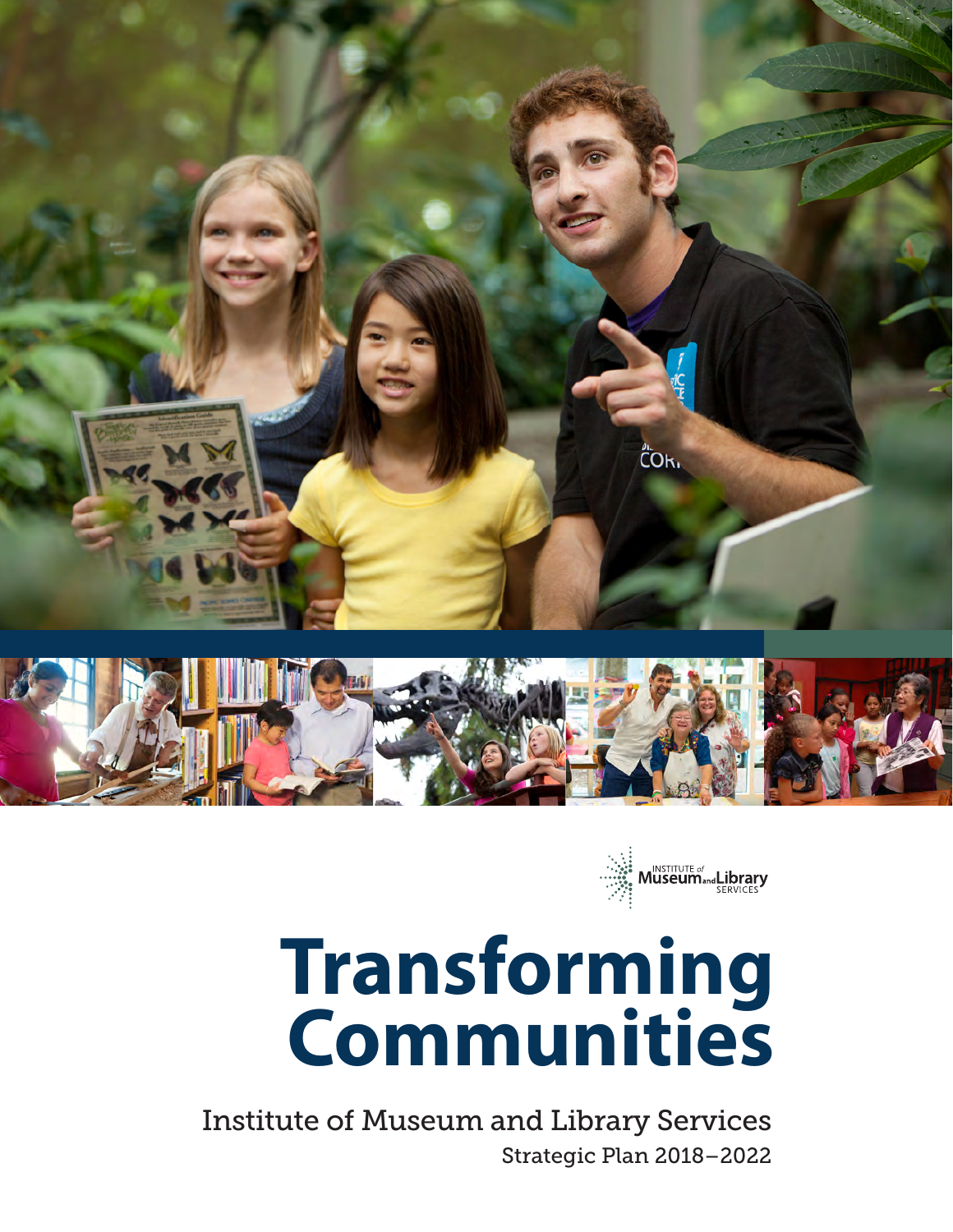#### Cover Photo Credits

A staff member points out one of the hundreds of free-flying tropical butterflies in the Tropical Butterfly House. Photo courtesy of Pacific Science Center, Seattle, WA.

Girl helps a carpenter at Conner Prairie. Photo courtesy of Conner Prairie Interactive History Park, Fishers, IN.

Father and daughter explore a library. Photo by Ronnie Kaufman, Fotosearch.

Visitors explore Dino Quest, an interactive exhibit that features life-size dinosaurs. Photo courtesy of Discovery Cube, Santa Ana, CA.

A family gets creative at a workshop. Photo courtesy of the Columbia Museum of Art, Columbia, SC.

A staff member presents a photograph to a school group. Photo courtesy of the Japanese American National Museum, Los Angeles, CA.

#### Spotlight Photo Credits

Page 3: Through IMLS grants, the Denver Museum of Nature & Science purchased closed cabinets to properly house collections and promote access for staff, researchers, volunteers, and students. Photo courtesy of the Denver Museum of Nature & Science, Denver, CO.

Page 5: Boy participates in an afterschool program developed as part of the Carson City Library's digital learning project. Photo courtesy of Carson City Library, Carson City, NV.

Page 7: A young visitor reads a guide to the artworks in the collection galleries of the Barnes. Photo by Ryan Donnell courtesy of the Barnes Foundation, Philadelphia, PA.

Page 9: Officials from the New Jersey State Library Talking Book and Braille Center and Vineland Veterans Memorial Home explore the Outspoken Library. Photo Courtesy of the New Jersey State Library, Trenton, NJ.

Page 11: Multicultural Service Coordinator Bassem Gayed helps a U.S. military service member in the library business center. Photo Courtesy of Otis Library, Norwich, CT.

#### Citations for Facts & Figures

Page 4: Institute of Museum and Library Services

- Page 5: American Alliance of Museums
- Page 6: American Alliance of Museums
- Page 7: IMLS Public Library Survey 2015

Page 8: Pew Research Center

- Page 9: IMLS Public Library Survey 2015
- Page 10: IMLS Public Library Survey 2015
- Page 11: American Alliance of Museums

IMLS will provide an audio recording of the publication upon request.

This work is in the public domain, and may be copied and distributed without permission. It is available for worldwide use and under the terms of CC0 1.0 Universal. Acknowledgment of the Institute of Museum and Library Services is appreciated.

IMLS thanks the staff, partners, and stakeholders who contributed their knowledge, time, and expertise in the shaping of this strategic plan.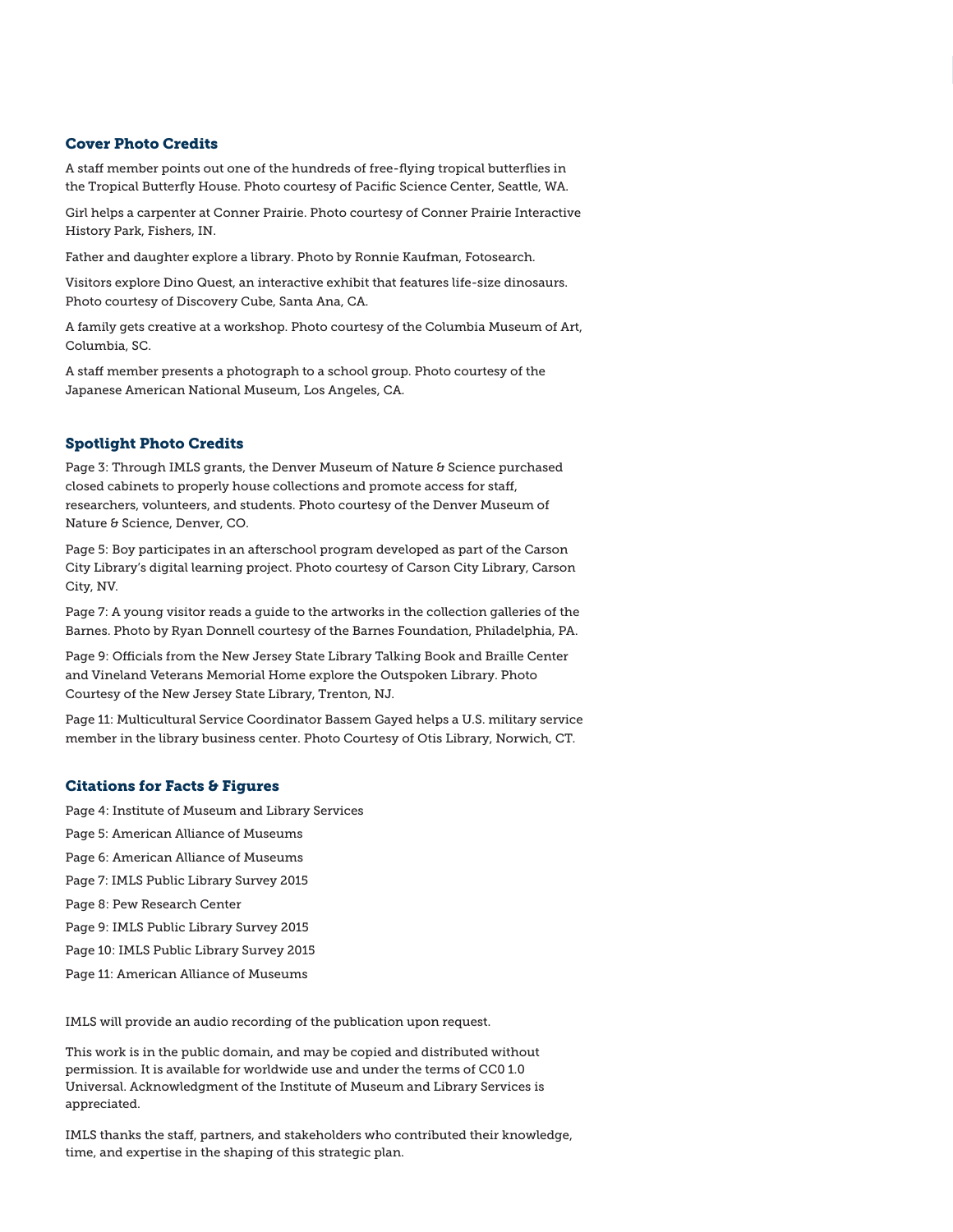

# **Transforming Communities**

Strategic Plan 2018–2022 Institute of Museum and Library Services

> Institute of Museum and Library Services 955 L'Enfant Plaza North, SW, Suite 4000 Washington, DC 20024-2135 202-653-IMLS (4357)

#### www.imls.gov

Printed January 2018 in the United States of America.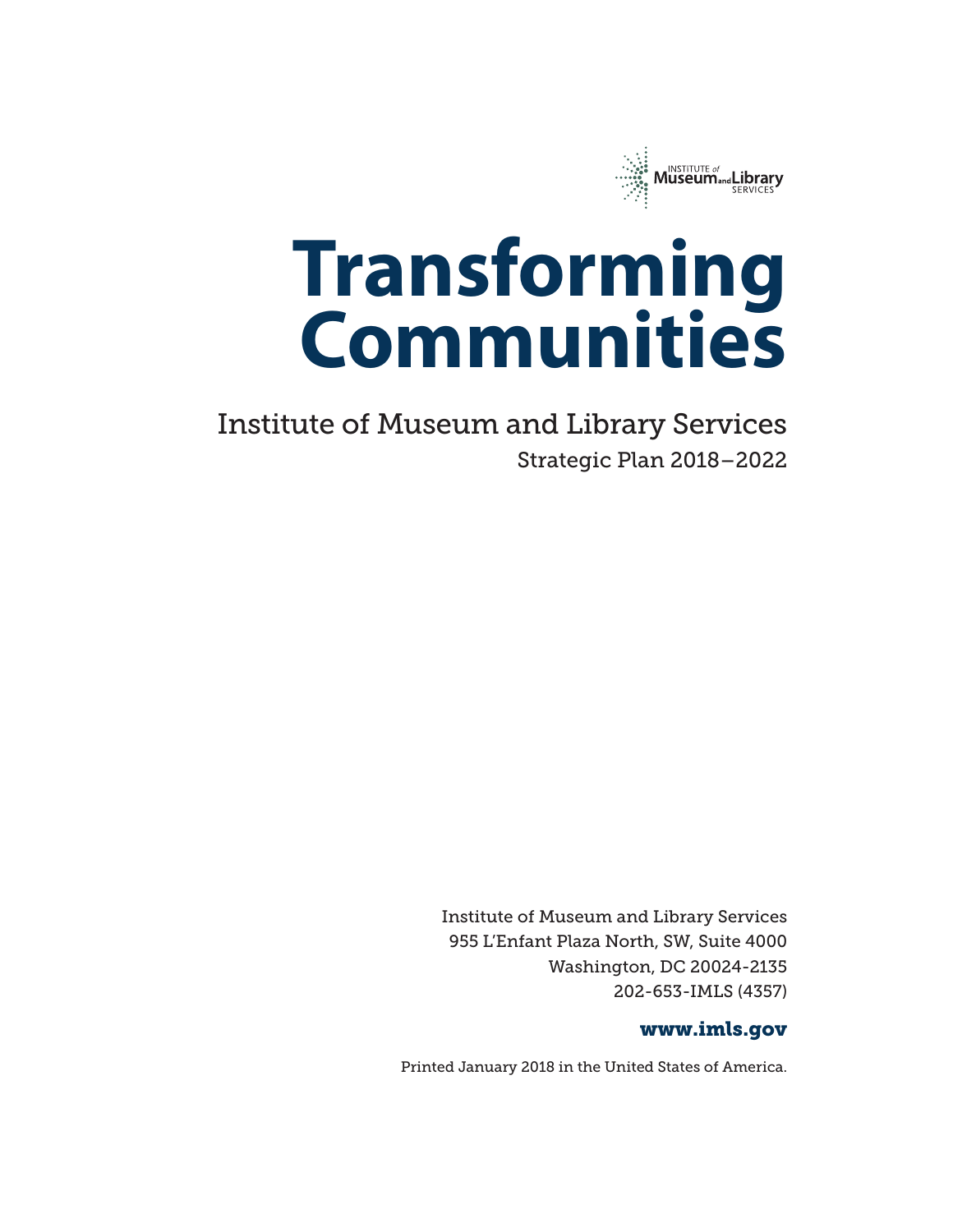Storytelling in Lenape Camp. Photo courtesy of Conner Prairie Interactive History Park, Fishers, IN.



# **Transforming Communities**

### **Vision**

A nation where museums and libraries work together to transform the lives of individuals and communities.

### **Mission**

The mission of IMLS is to advance, support, and empower America's museums, libraries, and related organizations through grantmaking, research, and policy development.

### Museums and libraries across America are central to the communities they serve.

From the northernmost reaches of Alaska to the southern coasts of Florida, libraries and museums weave together the communities that form the vibrant fabric of American society.

The U.S. is a very different nation than it was even five years ago. We now have access to a dazzling array of new technologies, information, and ideas.

As a result, in today's modern economy, libraries and museums face many challenges, as well as a new world of opportunities. Now more than ever, they are helping us define who we are, learn about where we've been, and think about where we can go.

Success in our society requires information literacy, self-reliance, and the ability to collaborate, communicate effectively, and solve problems. Museums and libraries help inspire the pursuit of new information, encourage a spirit of inquiry, and build collective knowledge for our nation.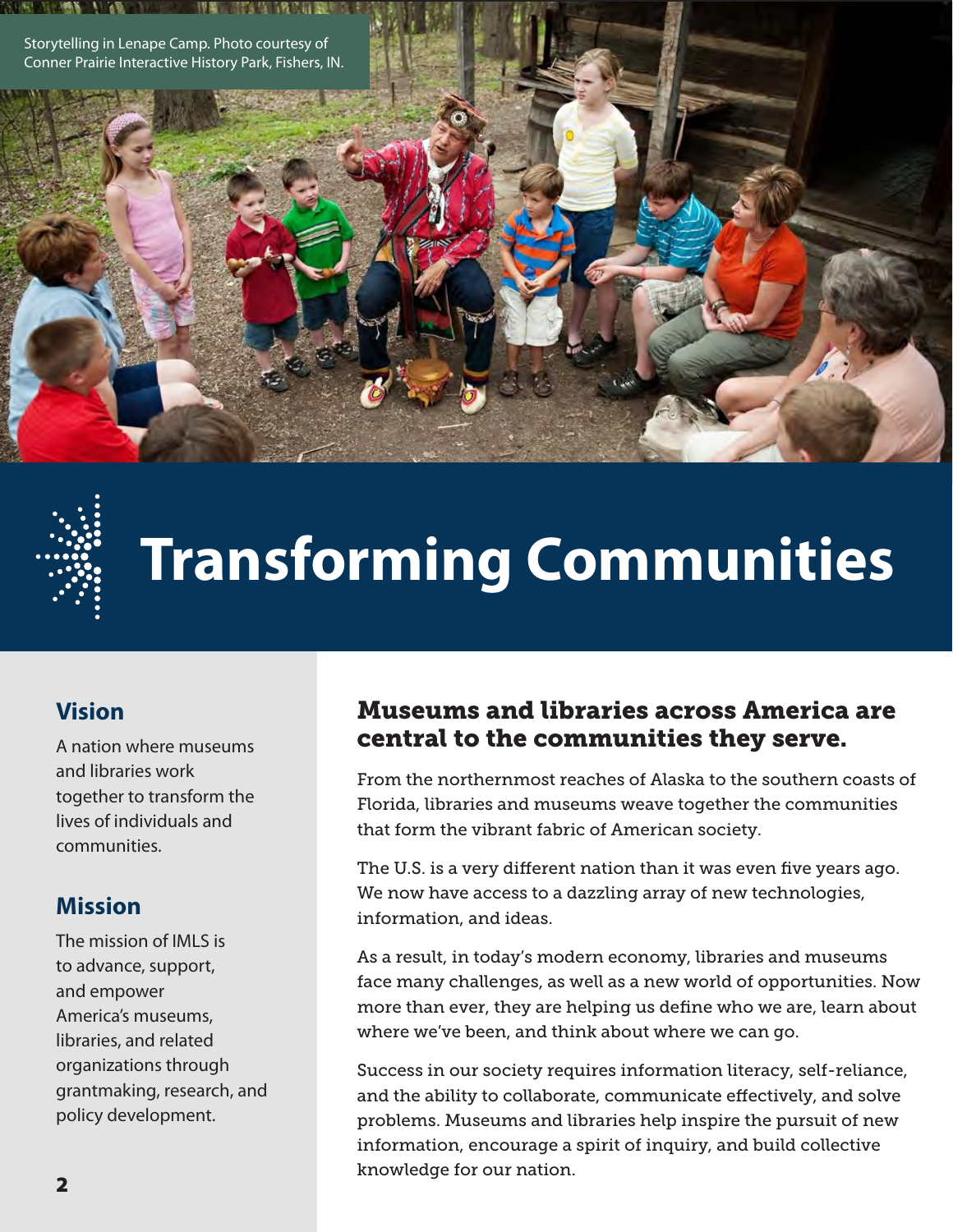Fundamentally, the many thousands of museums and libraries across America provide critical resources that people and communities need to thrive in the 21st century.

Without libraries and museums, it would be more difficult and potentially impossible for many to pursue an education, seek employment, find sources of trusted information, and be fully engaged in community life. They provide Americans of all backgrounds with access to vital opportunities.

When IMLS was established by the Museum and Library Services Act of 1996, bringing together federal programs dating back to 1956, lawmakers recognized that U.S. libraries and museums are powerful national assets. They saw "great potential in an Institute that is focused on the combined roles that libraries and museums play in our community life." The law charges IMLS with advising policymakers on library, museum, and information services and supporting a wide range of programs that improve the lives of millions.

We carry forth this charge as we adapt to meet the changing needs of our nation's museums and libraries and their communities. IMLS's role—to advance, support, and empower America's museums and libraries through our grantmaking, research, data collection, and policy development—is essential to helping these institutions navigate change and continue to improve their services.

As the agency enters its third decade, we bring a new and heightened understanding of IMLS's great responsibility. We recognize that America's museums, libraries, and their communities challenge IMLS to lead, and there has never been a better opportunity for our agency and the institutions we serve to achieve positive change together.

The result is *Transforming Communities*, the IMLS Strategic Plan 2018-2022. This plan, developed with input from our stakeholders, frames how we envision meeting the essential information, education, research, economic, cultural, and civic needs of the American public over the next five years.

It is our hope that this vision will spark new conversations, inspire meaningful collaboration, address the challenges of the future, and empower libraries and museums to transform communities across the nation.



### **Values**

### **Integrity**

We uphold the public trust.

### **Community**

We make a difference for museums, libraries, and all the communities we serve.

### **One Team**

We commit to collaboration, accountability, and mutual respect in our work together.

### **Excellence**

We strive for exceptional results in our work to empower museums and libraries.

### **Innovation**

We foster an attitude of discovery, driving new and practical solutions.

### **Stewardship**

We care for and enhance the resources and knowledge entrusted to us.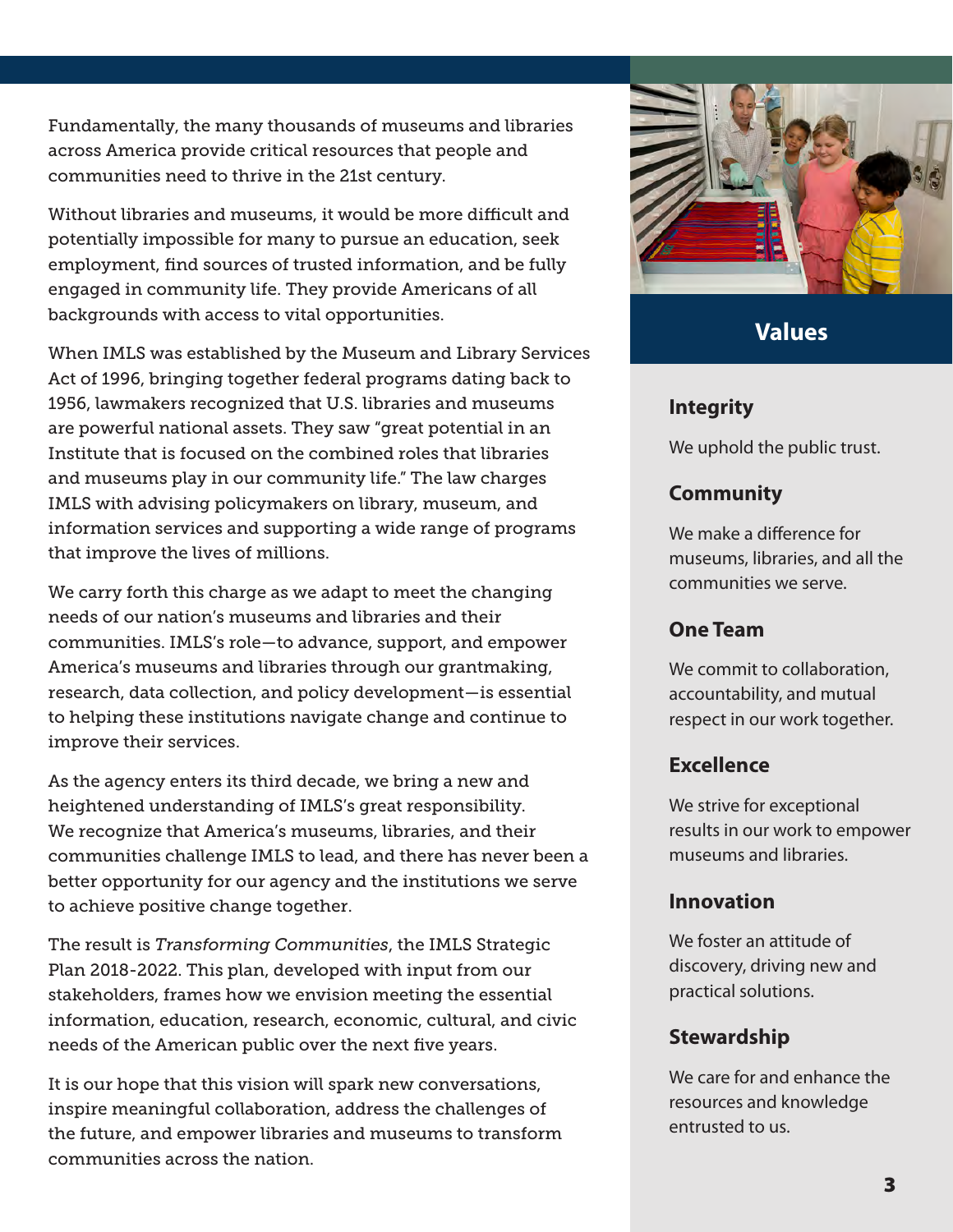A library user learns how to benefit from resources available online. Photo courtesy of the Chicago Public Library, Chicago, IL.

## **Goal 1: Promote Lifelong Learning**

**Children who visited a museum during kindergarten had higher achievement scores in reading, mathematics, and science in third grade than children who did not.**

### IMLS supports learning and literacy for people of all ages through museums and libraries.

Learning isn't limited to a classroom or to school-aged children. It's a lifelong endeavor, and America's museums and libraries provide rich learning experiences to individuals of all ages, backgrounds, and circumstances.

Museums and libraries encourage exploration, analysis, and questioning. They foster among visitors an attitude of discovery, helping cultivate critical thinking, creativity, communication, and collaboration.

With their varied collections and trained educators and staff, libraries and museums help people gain the literacies and life skills they need for employment in today's economy.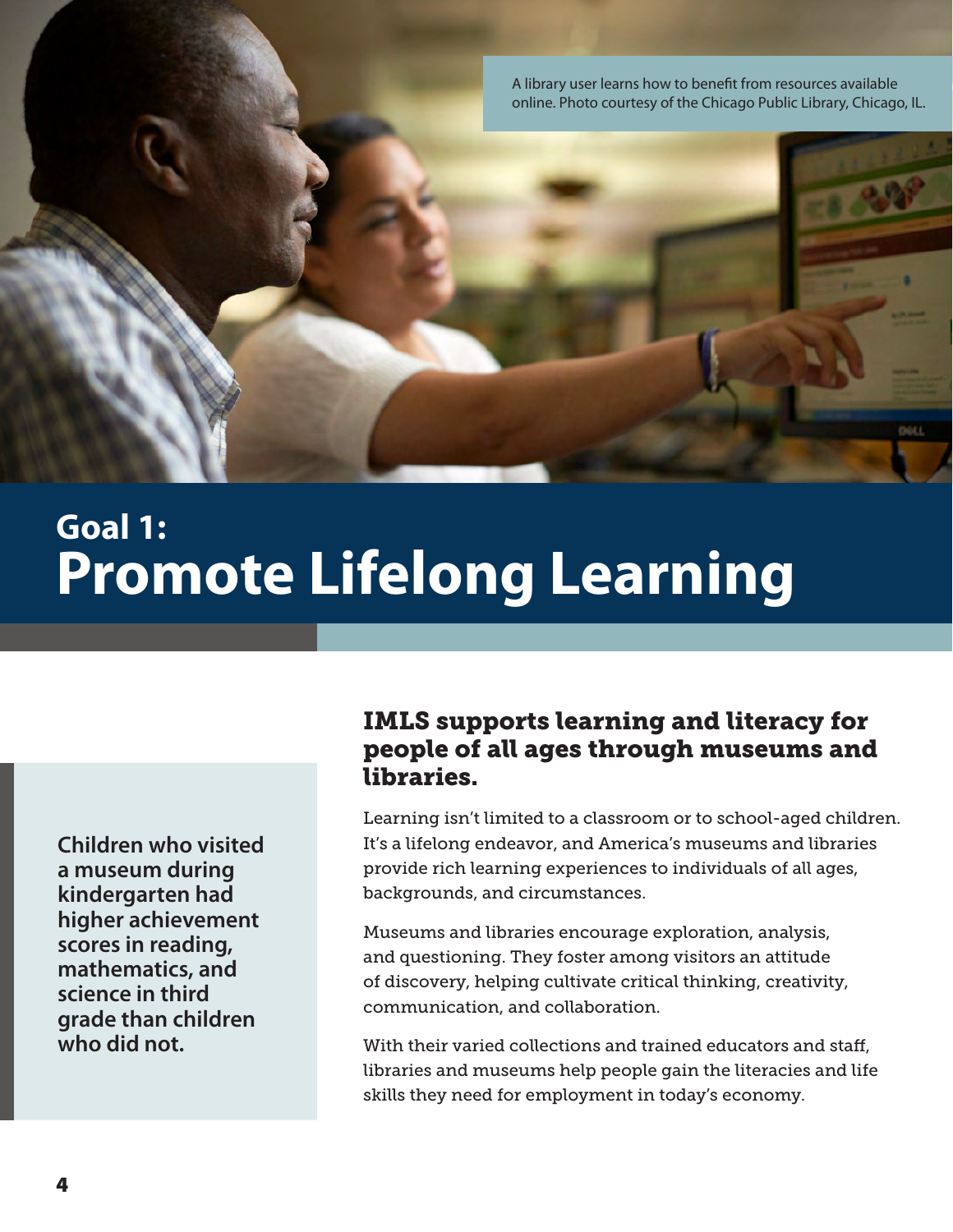To meet the needs of school-age learners, museums and libraries partner with early learning centers, schools, colleges, universities, and extension programs to extend valuable learning experiences beyond the classroom. They enable hands-on and self-directed learning by providing spaces where families can learn and grow together.

Over the next five years, IMLS will build on its 20-year history of supporting the work of museum and library leaders. The agency will aim to help institutions address the learning needs of their communities and leverage the many new digital learning resources available today.

The agency will explore the body of research on dynamic learning environments and inquiry-based methods of learning. IMLS will initiate new conversations with nonprofits, foundations, institutions of higher education, and other organizations.

### **Objectives**

- 1. Enhance library and museum resources that foster early, digital, information, health, financial, media, civic, and other types of literacies.
- 2. Support cross-disciplinary and inquiry-based methods of learning within museums and libraries.
- 3. Invest in library and museum programs that focus on continuous learning for families and individuals of diverse cultural and socio-economic backgrounds and needs.
- 4. Leverage the distinct role of museums and libraries as trusted sources of information.



### **Spotlight**

IMLS is investing in several projects through its special initiatives and discretionary grants that advance digital inclusion, as well as early and family learning.

Through the agency's STEMeX grants initiative, for example, family learning in museums and libraries is being strengthened by STEM experts drawn from the local community. With an IMLS grant, Loyola University of Chicago has partnered with the Chicago Children's Museum and the Evanston Public Library. The partners are examining different approaches for engineering experts to incorporate artifacts and personal stories into STEM programs centered on families.

**Museums receive more than 55 million visits each year from student groups.**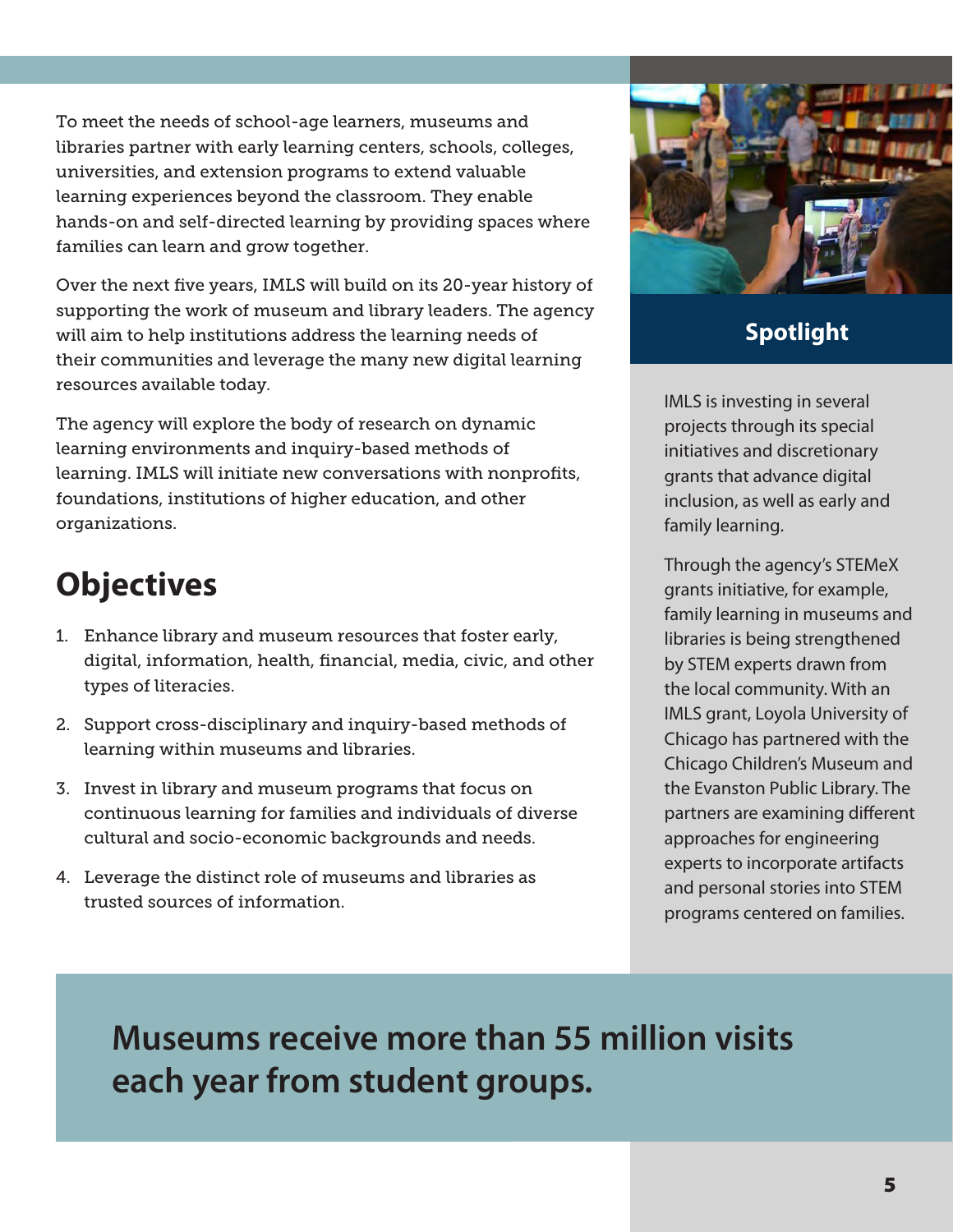

# **Goal 2: Build Capacity**

Museums pump more than \$50 billion into the U.S. economy annually, support more than 726,000 American jobs, generate \$12 billion in tax revenue, and spur tourism from around the world.

### IMLS strengthens the capacity of museums and libraries to improve the well-being of their communities.

Museums and libraries can play central roles in achieving positive change. However, to help transform their communities, museums and libraries need staff training and support for implementing new approaches and exploring methods of community collaboration.

Now more than ever, libraries and museums are building new partnerships with public and private organizations to strengthen connections to their communities. They are uniquely valued as trusted spaces that bring people and organizations together to tackle local challenges.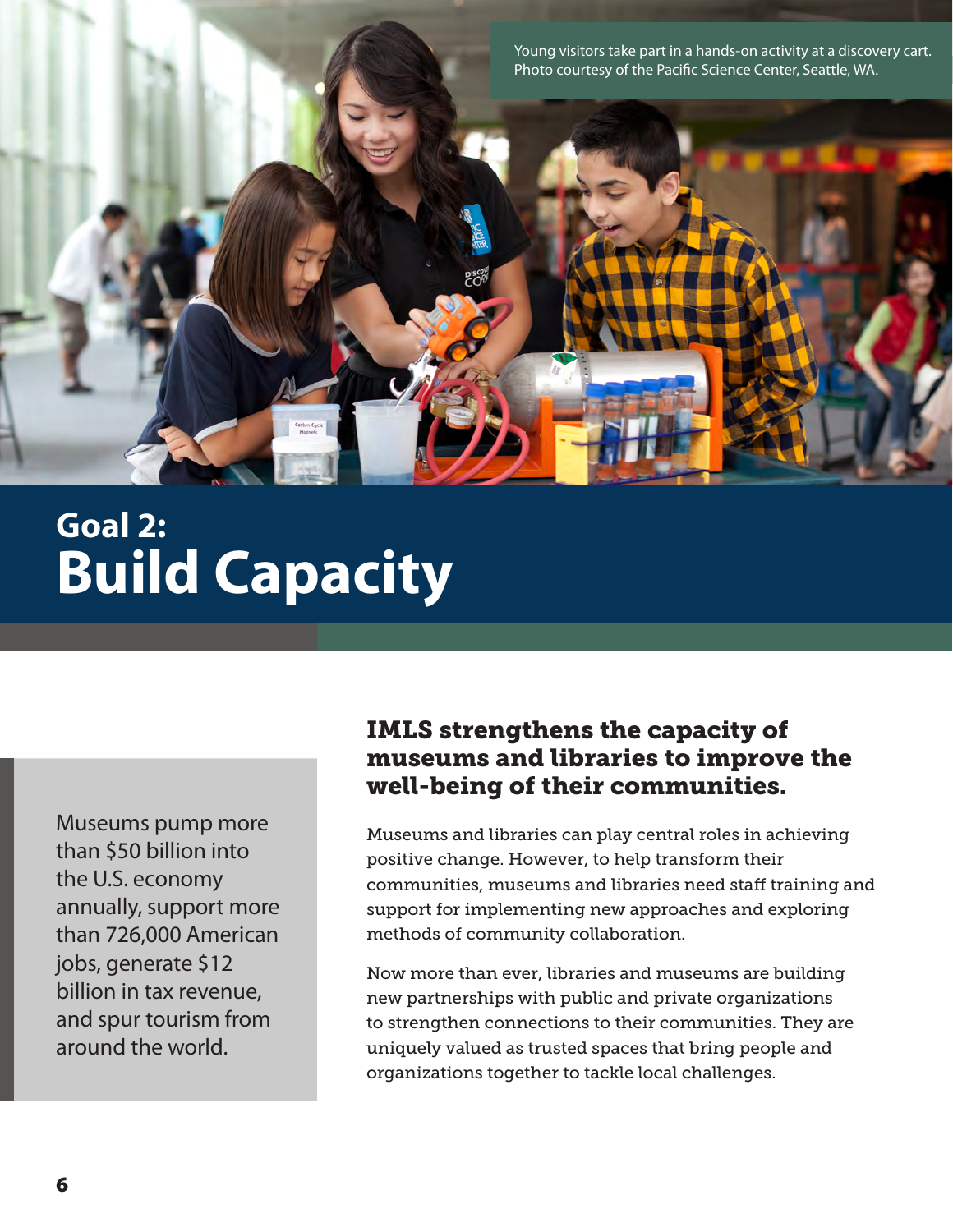Building on extensive knowledge of the museum and library sectors and a high-level view of successful initiatives, IMLS will administer innovative programs that invest in recruitment, training, and professional development opportunities for museums and libraries, and support their ability to implement best practices.

The agency will also build the capacity of museums and libraries to support their community networks by sharing new cross-cutting frameworks, tools, and ways of assessing needs and evaluating impact that can be scaled up and replicated in multiple communities.

### **Objectives**

- 1. Support the recruitment, training, and development of library and museum staff, boards, and volunteers, helping to grow a skilled, professional workforce.
- 2. Encourage library and museum professionals and institutions to share and adopt best practices and innovations.
- 3. Identify trends in the museum and library fields to help organizations make informed decisions.
- 4. Promote the ability of museums and libraries to serve as trusted spaces for community engagement and dialogue.



### **Spotlight**

Launched in 2017, Museums Empowered, a special initiative of the Museums for America grant program, helps institutions of all sizes and disciplines increase their capacity to better respond to their communities through staff professional development opportunities.

The Discovery Center at Murfree Spring in Tennessee is using its IMLS grant to create a culture of evaluation. The project is training staff on how to integrate new methods of multi-pronged evaluation strategically across the institution, gather data, and demonstrate institutional impact.

**Volunteers contribute over a million hours of service to museums each week.**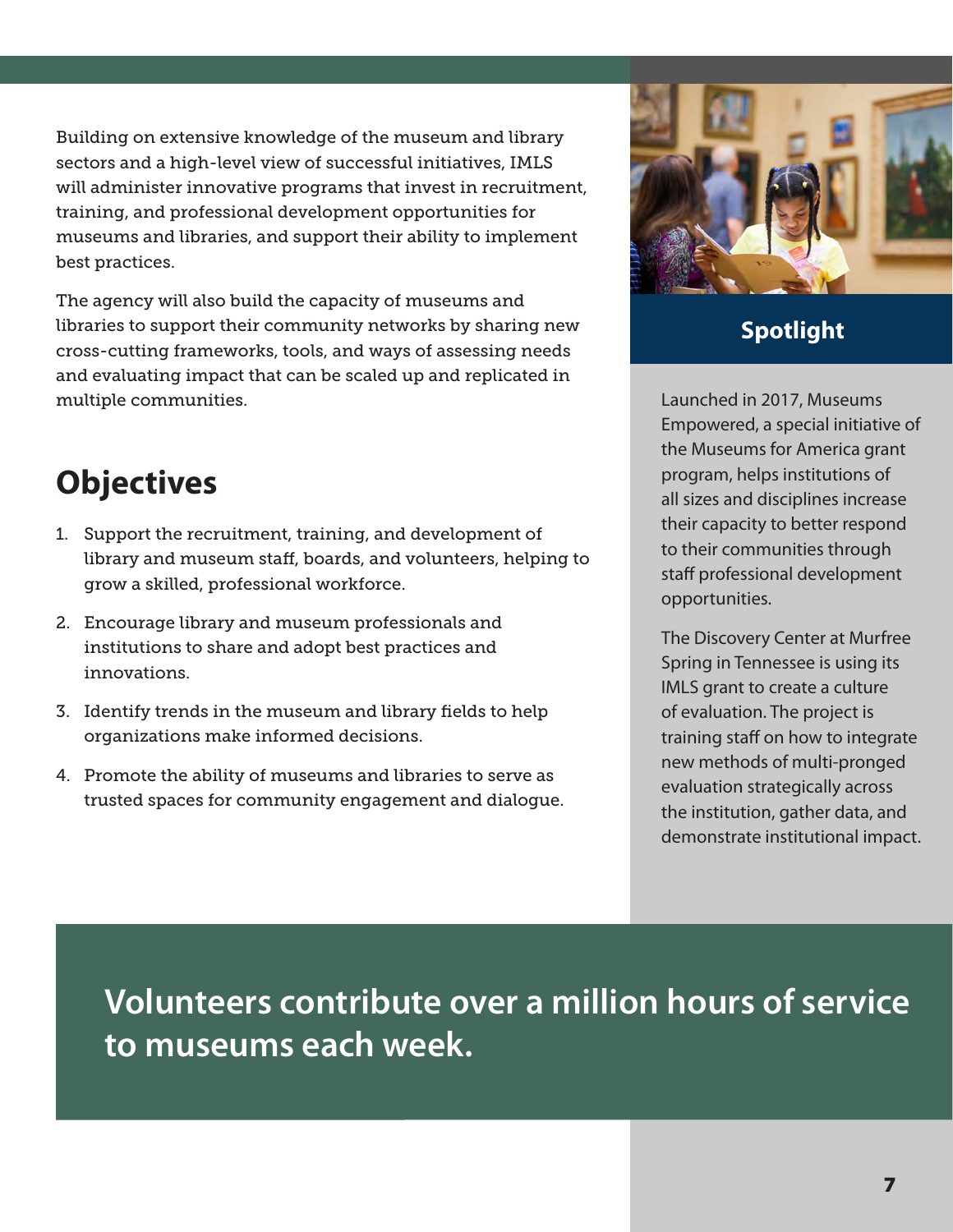

## **Goal 3: Increase Public Access**

81% of people in the U.S. have visited a public library or bookmobile.

### IMLS makes strategic investments that increase access to information, ideas, and networks through libraries and museums.

Libraries and museums are trusted stewards of our nation's knowledge and collections. They care for, conserve, manage, and provide access to information that represents the cultural, artistic, historical, natural, and scientific foundations of our shared heritage.

Increasingly, museums and libraries are making their resources more accessible for people of all ages, backgrounds, and abilities. This includes widespread programs and services to accommodate the one in six people in America who have a disability.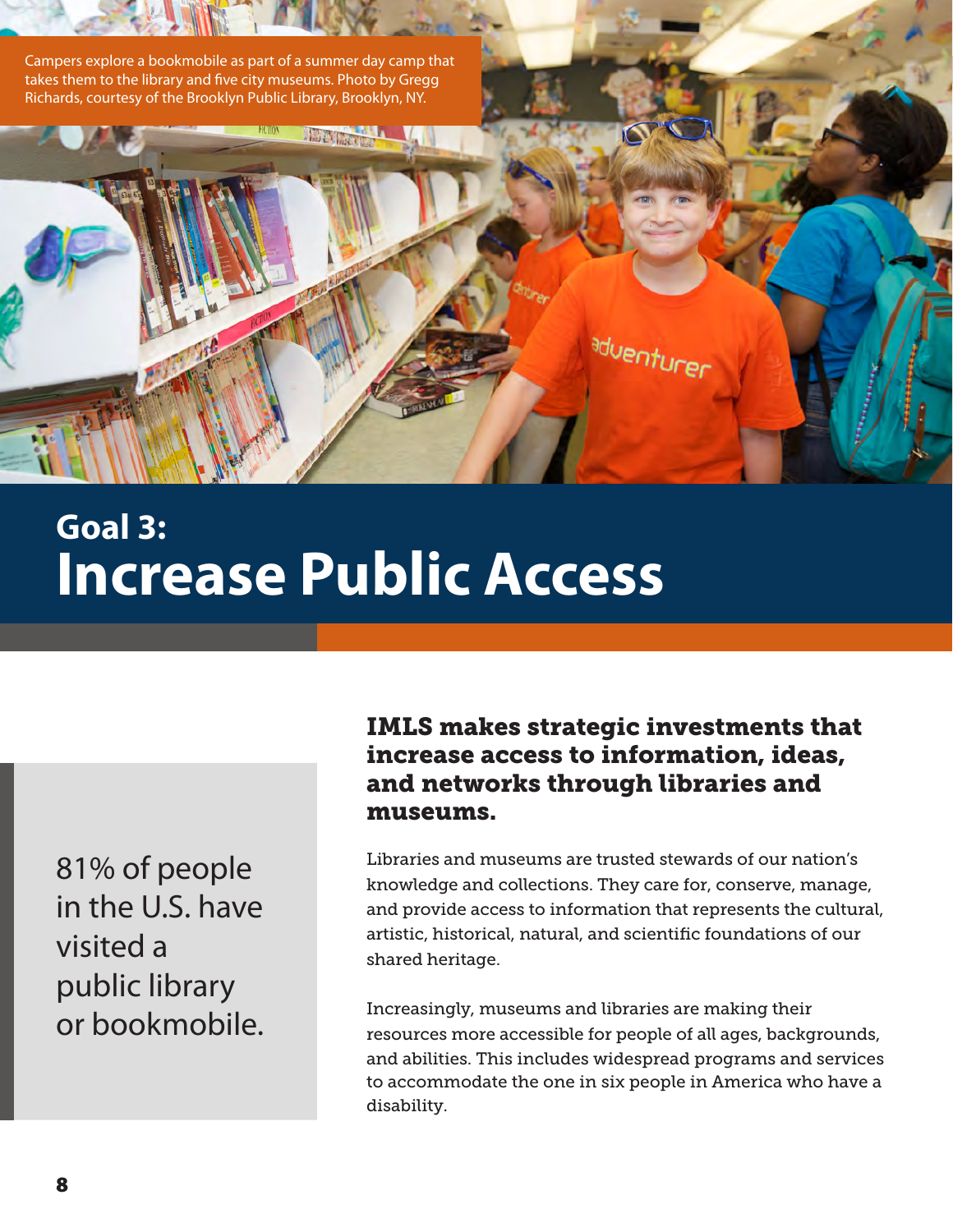Through their programs and services, these institutions are building cultural, economic, and geographic connections, helping contribute to a more inclusive and equitable society.

Providing broadband access continues to be a vital service of our nation's public libraries. Access to the internet, as well as related training, helps community members find new jobs, succeed in school, and obtain essential government services.

With IMLS support, museums and libraries are increasingly digitizing their collections, building their online presence, and opening doors for visitors, users, students, and scholars, wherever they may be.

By encouraging shared systems, networks, staff training, and open-source technologies, IMLS will help fulfill a vision of making library and museum resources more accessible for all.

### **Objectives**

- 1. Support the stewardship of museum and library collections at institutions of all types and sizes.
- 2. Invest in tools, technology, and training that enable people of all backgrounds and abilities to discover and use museum and library collections and resources.
- 3. Invest in policies and partnerships that address barriers to accessing museum and library collections, programs, and information.
- 4. Increase access to IMLS, museum, library, and community knowledge through effective communications.



### **Spotlight**

Over the past two decades, IMLS has focused on developing, providing access to, and improving digital library tools, content, services, and infrastructures through competitive grants and its Grants to States program.

A component of the Library Services Technology Act, IMLS Grants to States annually provides population-based grants to each state's library administrative agency. From 2002 to 2011, the Grants to States program supplied \$980 million to support increased access to digital information, including \$67 million toward the digitization of local history and special collections.

**People visited America's public libraries more than 1.3 billion times in 2015.**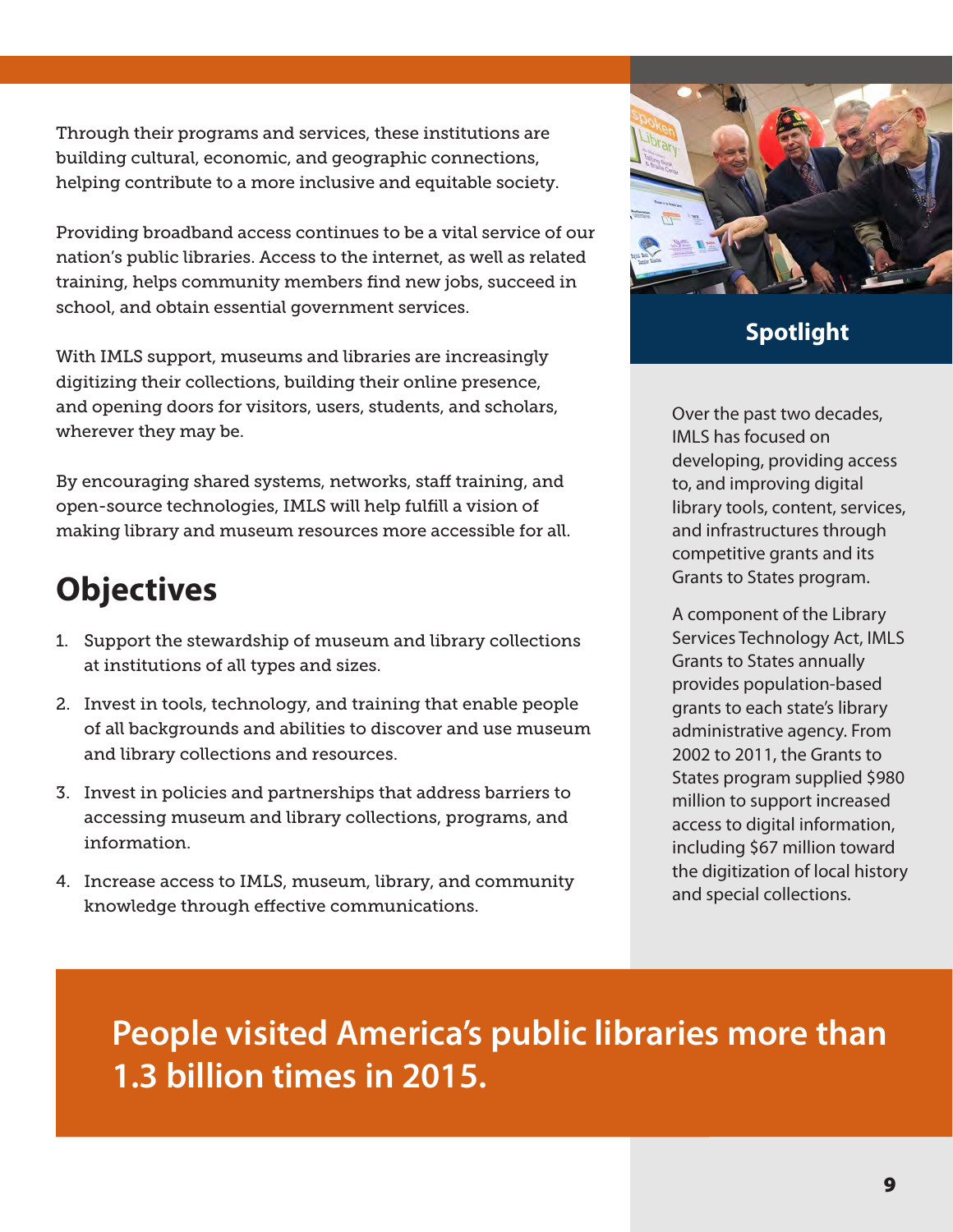A crowd gathers to watch a flyover of the retired Shuttle Endeavour. Photo courtesy of the Chabot Space and Science Center, Oakland, CA.

## **Goal 4: Achieve Excellence**

**Over 99% of public libraries offer free access to the Internet.**

### IMLS strategically aligns its resources and relationships to support libraries and museums nationwide.

IMLS recognizes the enduring importance of its statutory mission: to serve the people of America through museum, library, and information services.

As a federal grantmaker, IMLS will seek new ways to increase the impact of its investments for the benefit of museums, libraries, and the American public.

Over the next five years, IMLS will seek public feedback and identify needs and trends to help inform the development of new federal grant programs and initiatives. The agency will engage with stakeholders through face-to-face meetings, site visits, and regular interaction at events across the nation.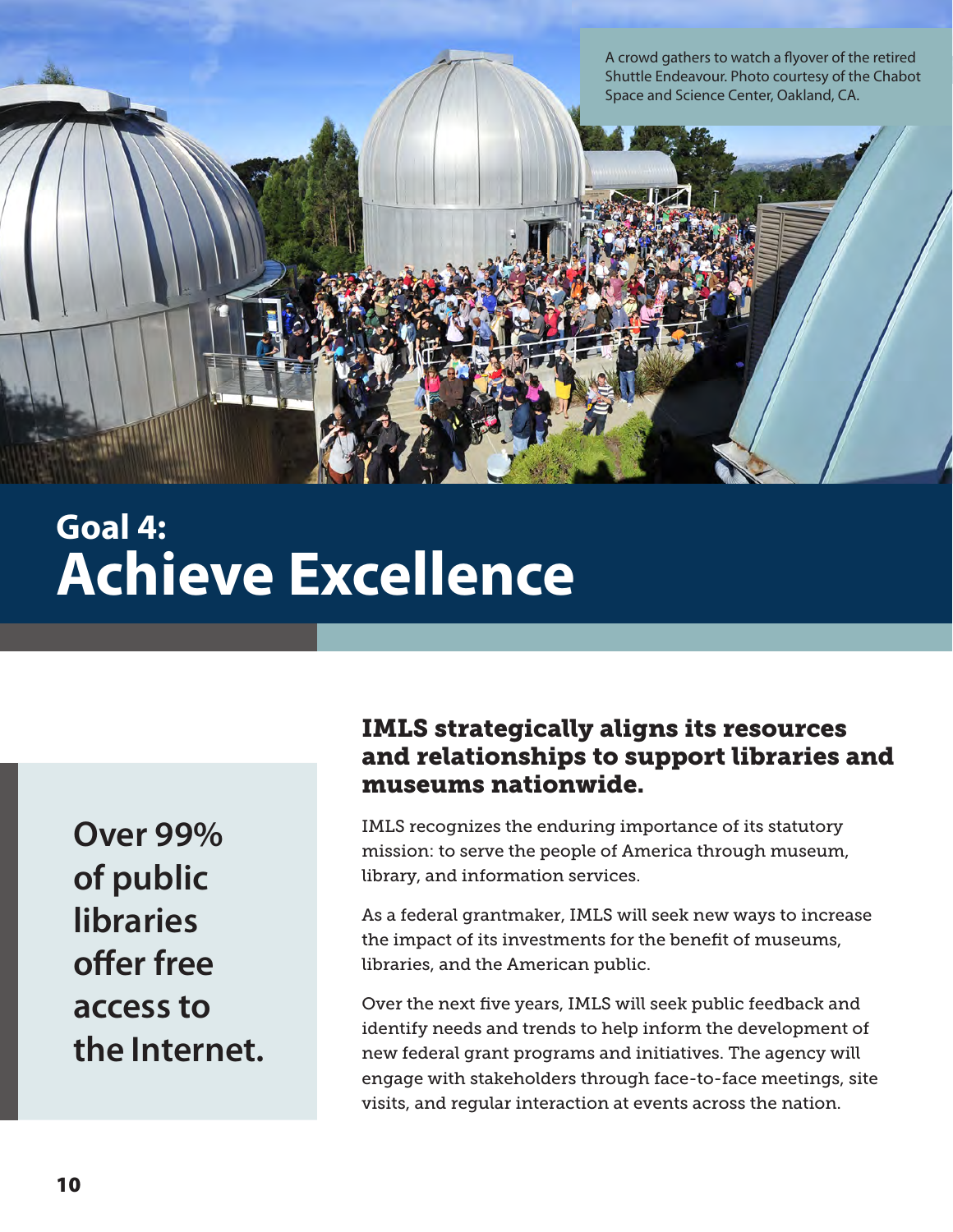To maximize its public value, IMLS will also explore a wide range of partnerships, including those that focus on underserved populations, advance broadband accessibility and digital literacy, and support early learning.

IMLS will help museums and libraries build sustainable programs and services by encouraging grantees to collaborate and engage with community partners. To accomplish this, IMLS funding will aim to stimulate additional local investment and community commitment.

IMLS will continue to act as an effective steward of government resources and as a responsive, model federal agency with a strong understanding of the needs of museum and library stakeholders and their communities.

### **Objectives**

- 1. Attract, develop, and engage an effective and dedicated workforce, fostering innovation, collaboration, and learning.
- 2. Adapt to the changing needs of the museum and library fields by incorporating proven approaches as well as new ideas into IMLS programs and services.
- 3. Design IMLS grants and awards to encourage communities to invest resources, funding, and other support for museums and libraries.
- 4. Seek effective partnerships with federal leadership and nonprofit and private organizations to promote the public value of museums and libraries.



### **Spotlight**

The IMLS Community Catalyst initiative explores the readiness of museums and libraries to adopt collaborative models in order to create positive community change.

Responding to momentum within the museum and library professions, this intiative builds upon the practices and expertise of the philanthropic, research, and public sectors. The result is a special grant opportunity focusing on collective impact, helping museums and libraries explore and incorporate new methods of partnering with their communities.

**More than 171 million people in America have library cards.**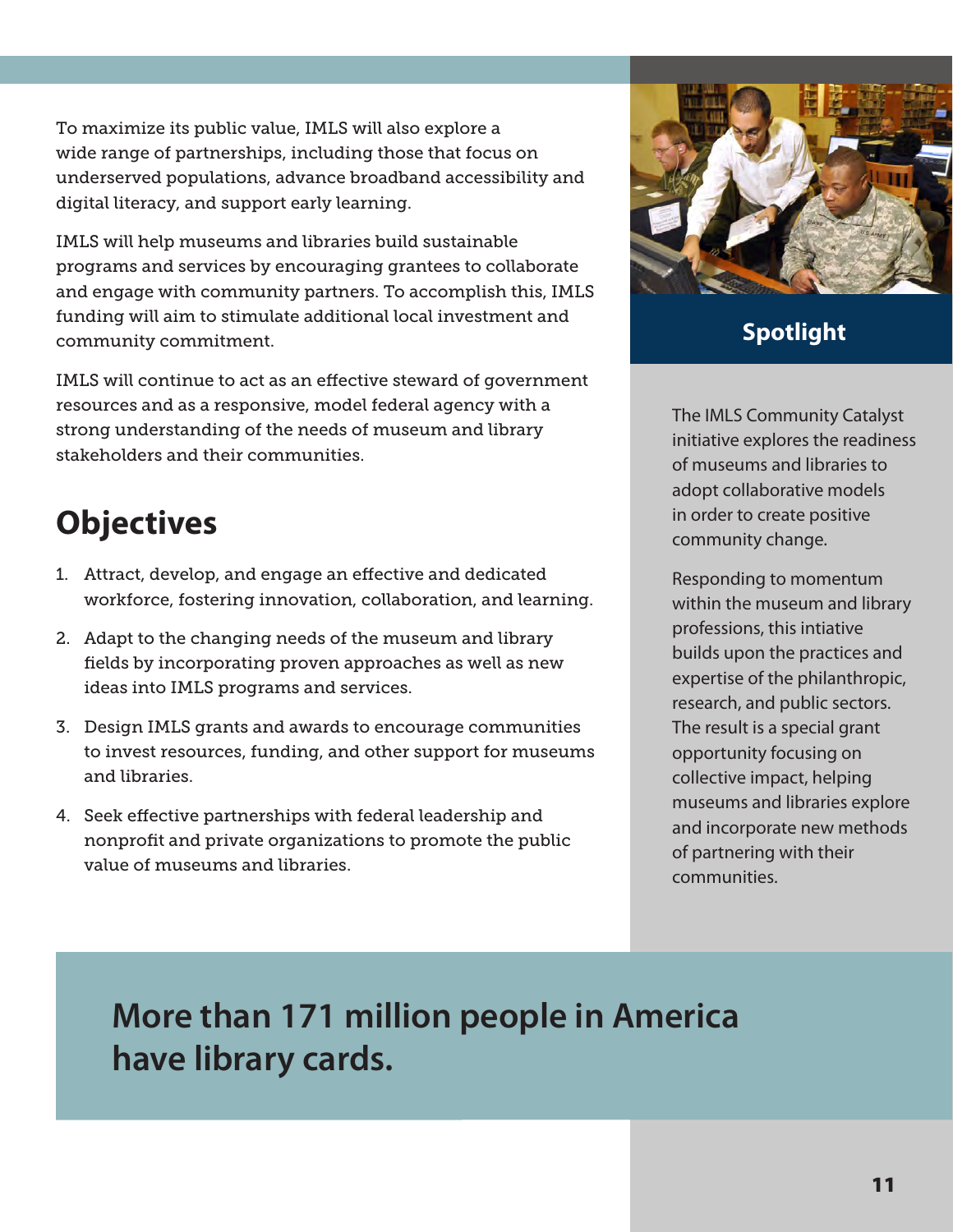### **About Us**

The Institute of Museum and Library Services (IMLS) is an independent grantmaking agency and the primary source of federal support for the nation's libraries and museums. IMLS helps ensure that all Americans have access to museum, library, and information services.

The agency supports innovation, lifelong learning, and cultural and civic engagement, enabling museums and libraries from geographically and economically diverse areas to deliver essential services that make it possible for individuals and communities to thrive.

IMLS was created with the passage of the Museum and Library Services Act of 1996. The agency is authorized to award financial assistance, collect data, form strategic partnerships, and advise policymakers and other federal agencies on museum, library, and information services. The agency consolidated federal library programs dating back to 1956, and museum programs dating back to 1976.

Today, IMLS responds to the needs and opportunities expressed by communities through their libraries and museums, bringing innovative approaches to help ensure that people across the nation have access to essential information.

The agency has an expansive reach across the country and through a large variety of institutions. IMLS's discretionary grants are selected through a highly respected and competitive peer review process, drawing on professionals located across the nation. IMLS builds capacity within the museum and library fields to enable better service to communities and to enhance community decision-making by sharing trends and data.

IMLS is led by a director who is a presidential appointee confirmed by the Senate and advised by the National Museum and Library Services Board. The board, a 23-member advisory body that includes the IMLS director, the deputy director for libraries, the deputy director for museums, and 20 presidentially appointed individuals, advises on general policy and practices and helps with the selections for the National Medals for Museum and Library Service.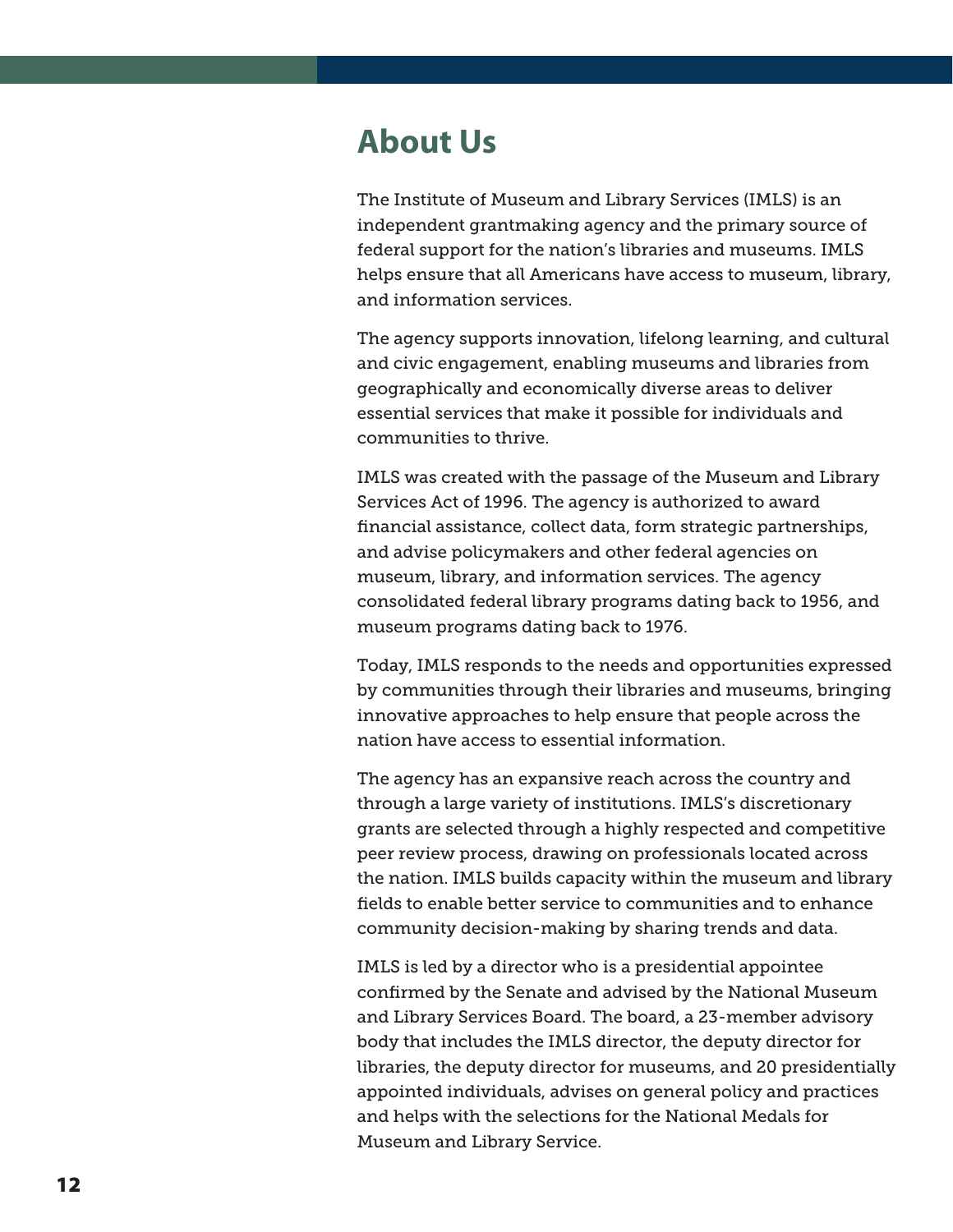### **Legislative History**

**2010:** On December 22, 2010, the Museum and Library Services Act of 2010 was signed. The new law emphasized the critical role of libraries and museums in meeting the essential information, education, research, economic, cultural, and civic needs of the people of the United States. In addition to codifying the Laura Bush Librarians for the 21st Century program, the law also provided IMLS with responsibility for advising the President and Congress on library, museum, and information services policy and enhanced the agency's federal partnership role.

**2007:** On December 26, 2007, IMLS was given the responsibility for library data collections formerly handled by the U.S. Department of Education, as well as carrying out the mission of the former National Commission on Libraries and Information Science.

**2003:** On September 25, 2003, the Museum and Library Services Act of 2003 was signed into law. It established the National Museum and Library Services Board and added new authority to identify national needs and analyze the impact of library, museum, and information services in serving the needs of the public.

On December 16, 2003, the National Museum of African American History and Culture Act was enacted, which provided the IMLS director with authority to support museums of African American history and culture.

**1996:** On September 30, 1996, the Museum and Library Services Act of 1996 was signed, establishing the Institute of Museum and Library Services. The law brought together federal museum programs dating back to 1976, carried out by the Institute of Museum Services, and federal library programs established in 1956.